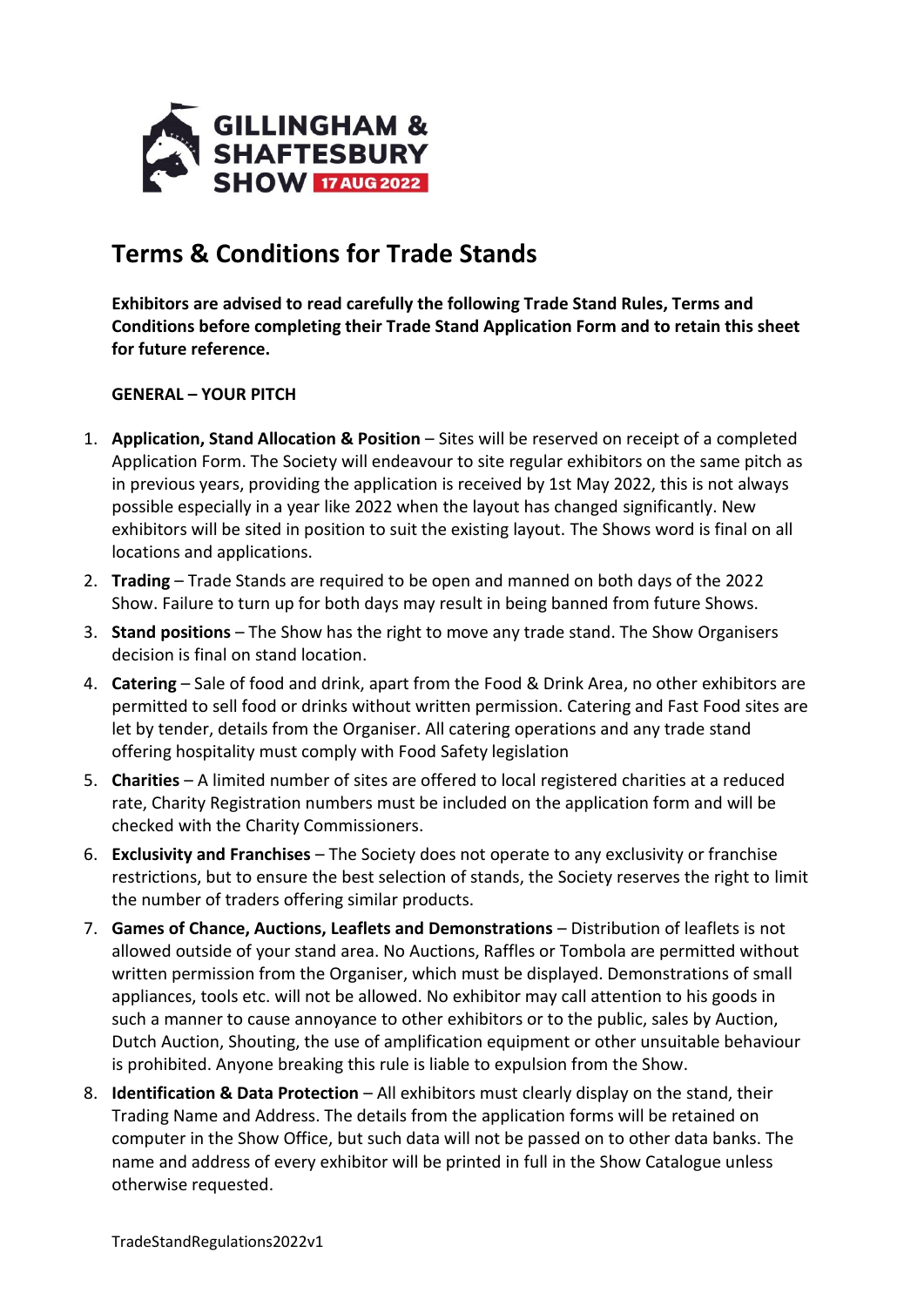- 9. **Insurance** All exhibitors must provide the Society with a copy of their PUBLIC LIABILITY INSURANCE POLICY. Exhibitors are advised to check that their insurance adequately covers the activities of their stand in respect of cover for loss, damage & public liability whilst taking part in the Show.
- 10. **Liability** The Society accepts no responsibility for damage or loss to Trade Stands, equipment or vehicles on the Show Ground, nor will the Society accept responsibility for injury to exhibitors, staff and guests. Exhibitors are responsible for conforming with Health & Safety Act requirements and to the Society's Safety Policy Statement
- 11. **Pitch**  details of the size of the Trade Stands, both on open ground and within Marquees appears on Show website, together with the price structure. Please **ensure that you book sufficient space to allow for guy ropes, trailer drawbar, canopies, awnings and racks of stock, which must not project over your boundary line**. Traders who need to draw stock from their vehicles must allow enough room to park them within the confines of their stand. If you need to manoeuvre a large vehicle or trailer on to your site, please allow for this or ensure that it is delivered to the site early in the week**.**

## **The Show only provides the space booked by the exhibitor.**

Subletting of trade stand space is not permitted.

The Show reserve the right to remove any tent or gazebo which they deem to be unsafe and at risk of endangering others.

- 12. **Refunds & Refusals** In the event of abandonment or cancellation of the Show, the Society will make refunds of the booking fee at its discretion. The Society will not be liable for any costs incurred by the exhibitor. The Society reserves the right to refuse any application whatsoever, to refuse admission, or to remove from the site any exhibit which they consider unsuitable, and to restrict noise level as necessary. The Show reserves the right to cancel any booking at any time.
- 13.**COVID-19 Refunds** Trade Stands are reminded that the 2022 Gillingham & Shaftesbury Show is a COVID secure event, it has been organised to ensure it can run during the ongoing COVID-19 pandemic following all Government Guidance at the time of the Show including a reduced Visitor capacity. Therefore, the Show will only be cancelled if Public Health England or Government Guidance do not allow the Event to take place. When booking Trade Stands are reminded that they are booking into an event which will still take place during the pandemic.

If the Show is cancelled due to the Government restrictions during the Pandemic a refund will be offered or the chance to roll the booking to 2023. However, no refund will be given if a Trade Stand decides to pull out because they did not adequately plan for their Trade Stand to be able to run during the pandemic and potential social distancing or if they are closed during the Show by Enforcement Officers for failing to provide adequate control measures

14. **Set up & Removal of Exhibits** – The Showground is open from Saturday prior to the Show until the Sunday following the event, between 9:00 and 21:00. 9:00 to 18:00 on Saturday & Sunday). The gates will be locked at that time shown every night, no vehicles will be allowed in or out until next morning.

Trade stands must, where practical, be completed by 21:00 on Tuesday evening. In the event of wet weather access will be strictly limited.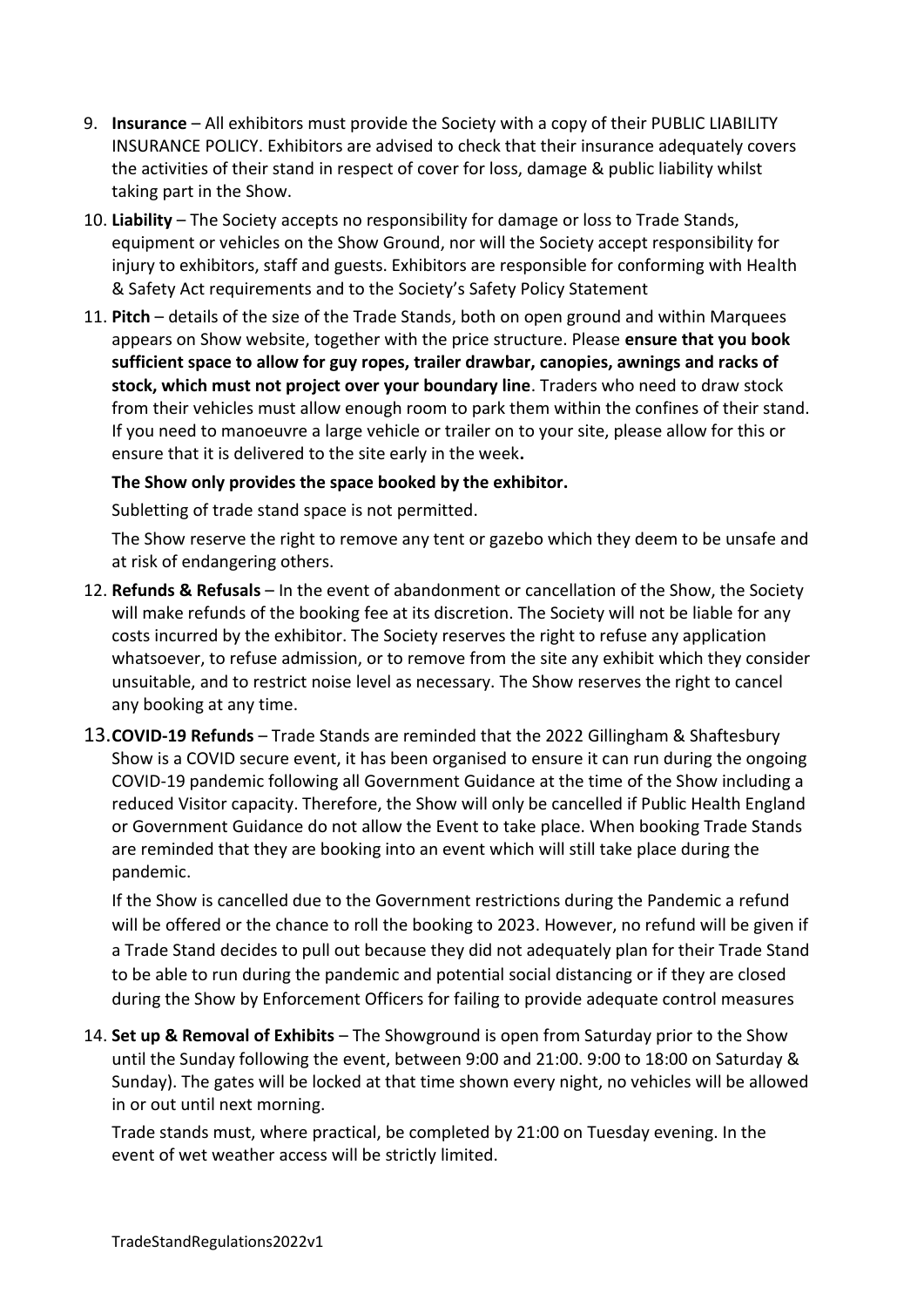On Show day no vehicles will be admitted to the Showground between 8:00 and 18:30. Any vehicles already on site and not forming part of the exhibit must be removed to the car park by 8:00.

Vehicles must be driven by fully licensed and insured drivers only. A maximum speed limit of 5 mph will apply at all times. NO DISMANTLING of Trade Stands should take place until 18:00 on Wednesday  $17<sup>th</sup>$  August. Remember the public have paid to see YOU and their safety is paramount.

*Further set up guidance is located within the 2022 Trading Opportunities Brochure alongside details sent with trade stand tickets and passes.* 

- 15. **Show Contractors** All services are booked direct with the supplier and not through the Show. Where services are being booked please indicate on the application form the contractor. It is the exhibitors responsibility to inform their contractors of their stand location, terms and conditions and provide them with passes. **The exhibitor is responsible for the contractor.**
- 16. **Showground** The Showground is a permanent pasture with some internal service tracks, access from the public highway is excellent. The Society cannot be held responsible for any damage caused to an allocated pitch prior to the event. Digging on the site is strictly forbidden and holes for tent supports or displays must be back filled.
- 17. **Tickets** Tickets & Vehicle Passes will be sent out two weeks prior to the Show. The tickets give access to the Showground. The Show will not provide any further passes than those allocated to the Exhibitor.
- 18. **Dangerous weapons** The promotion and/or sale of offensive or dangerous weapons or toys such as guns, peashooters, laser guns/pens, knives that are listed as banned weapons, catapults and BB guns is strictly forbidden. Any exhibitor found displaying, promoting or selling such items will be removed from the Showground immediately and will not be invited to exhibit at future Shows. Knives being sold for kitchen or utility use must be in a suitable container. The Exhibitor is responsible for checking the age of their customers. No knives must be sold to young persons under 18 years of age.
- 19. **Veterinary**  A veterinary surgeon, horse ambulance and farrier are all in attendance and can be contacted via the Show Office on 01747 823955

## **HEALTH AND SAFETY** – Ensure you read this section

20. **Alcohol –** Anyone selling alcohol is responsible for obtaining a Temporary Events Notice (TENs) from Dorset County Council. Those stands selling alcohol must hold suitable licences, have a refusals log and undertake Challenge 25 to prevent sale to underage customers.

Those exhibitors providing alcohol as part of their hospitality arrangements are reminded of their safeguarding responsibilities for the welfare of young people on our site. In the event of any problems with someone thought to be under the influence of alcohol please contact a member of our Show Team.

Under no circumstances may anyone drive or operate machinery whilst under the influence of alcohol or any other substance.

21. **Animals** – Anyone bringing animals onto their trade stand must obtain authorisation from the Show Organiser prior to the event. Dogs are not permitted within the Shows Marquees.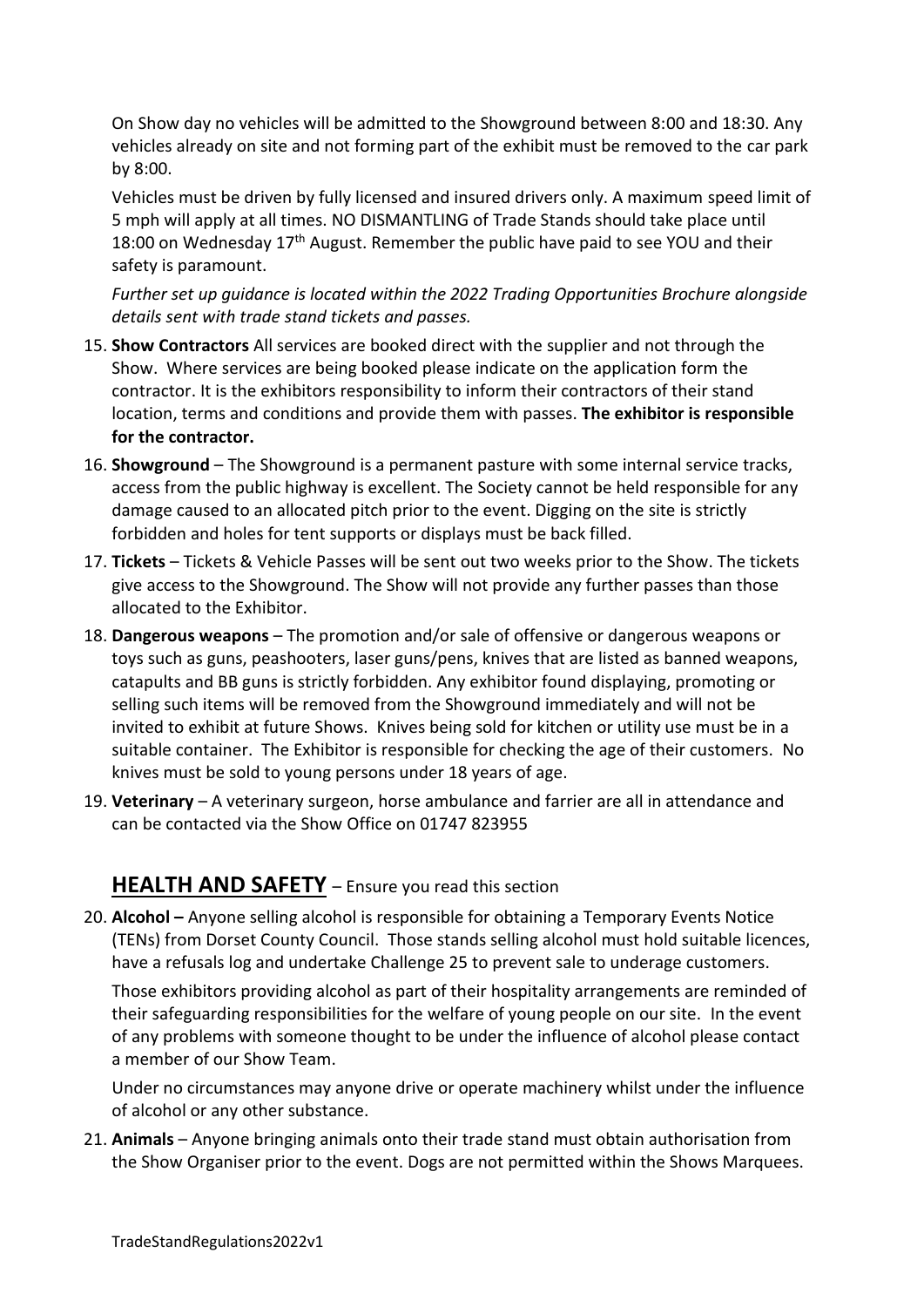If you have animals on your trade stand you must advise visitors to wash their hands after touching animals. Signage advising visitors where the nearest hand wash facilities are must be provided by the exhibitor – hand gels are not a substitute for hand washing

The sale of animals directly from trade stands is not permitted

- 22. **Balloons and Lanterns** The handing out of balloons from trade stands is not permitted. The remnants from these can cause serious illness for animals grazing our land after the Show. The sale or use of Chinese lanterns is strictly prohibited
- 23. **Children's Entertainment/Fairground** Entertainment devices must comply with HSG 175 Fairgrounds and Amusement Parks – Guidance on Safe Practice. They must be operated by qualified adults and supervised at all times. All operations must take place within the designated area. In date ADIPS/PIPA inspection sheets and evidence of insurance will be required. All documentation including risk assessments must be available on site. Failure to produce appropriate documentation will result in refusal to operate.
- 24. **Communications**  Please contact one of our Show Stewards for radio communications. Phone signal on site can be intermittent dependent on service provider.
- 25. **Dogs –** We advised exhibitors to leave their dogs at home however it you must bring your dog then please ensure that it is not left in your vehicle and that it is kept on a lead and under your control at all times. Please clear up after your dog.
- 26. **Drones (Unmanned Aircraft)**  The flying of drones is not permitted on the Showground or in any car park areas. The Show reserves the right to authorise commercial drone flying for promotional purposes however this will be carried out in accordance with relevant CAA legislation and the Drone Safety Code.
- 27. **Electricity** is available on site by prior arrangement and should be booked direct with the contractor LX Trix Ltd. Petrol generators must not be used unless they are an integral part of a unit (eg built in). Other silent generators may be used as long as they cause no nuisance to other exhibitors and comply with current regulations. Any portable electrical equipment brought onto site must be in good condition and suitable for the environment in which it is to be used.
- 28. **Emergencies and Evacuation**  In the event of a major emergency or evacuation please follow the instructions of our Incident Team who will advise you which route to take depending on the location of any emergency. Please do not move vehicles until instructed to do so. The emergency number on site is 01747 823955. The Show Control Centre is located inside the Show Office, by Gate 0 and the Showground Barn.
- 29. **Fire** Exhibitors must provide fire extinguisher(s) suitable for the activities that they are undertaking. Exhibitors must provide their own fire extinguishers where their activities include cooking, hospitality including teas/coffees, electrical equipment, gas equipment or any type of hot works/equipment

Where provided by the exhibitor fire extinguishers must be located within the stand and be easily accessible, and maintained. All exhibitors must provide a fire risk assessment for their stand and ensure that their staff/volunteers are aware of what to do in the event of a fire. Please ensure that combustible materials are stored away from any ignition source. Under no circumstances may fire exits be blocked by stock, packaging or vehicles.

In the event of a fire please dial 999 this will be relayed to our on-site fire engine. The post code for the showground is SP7 9PL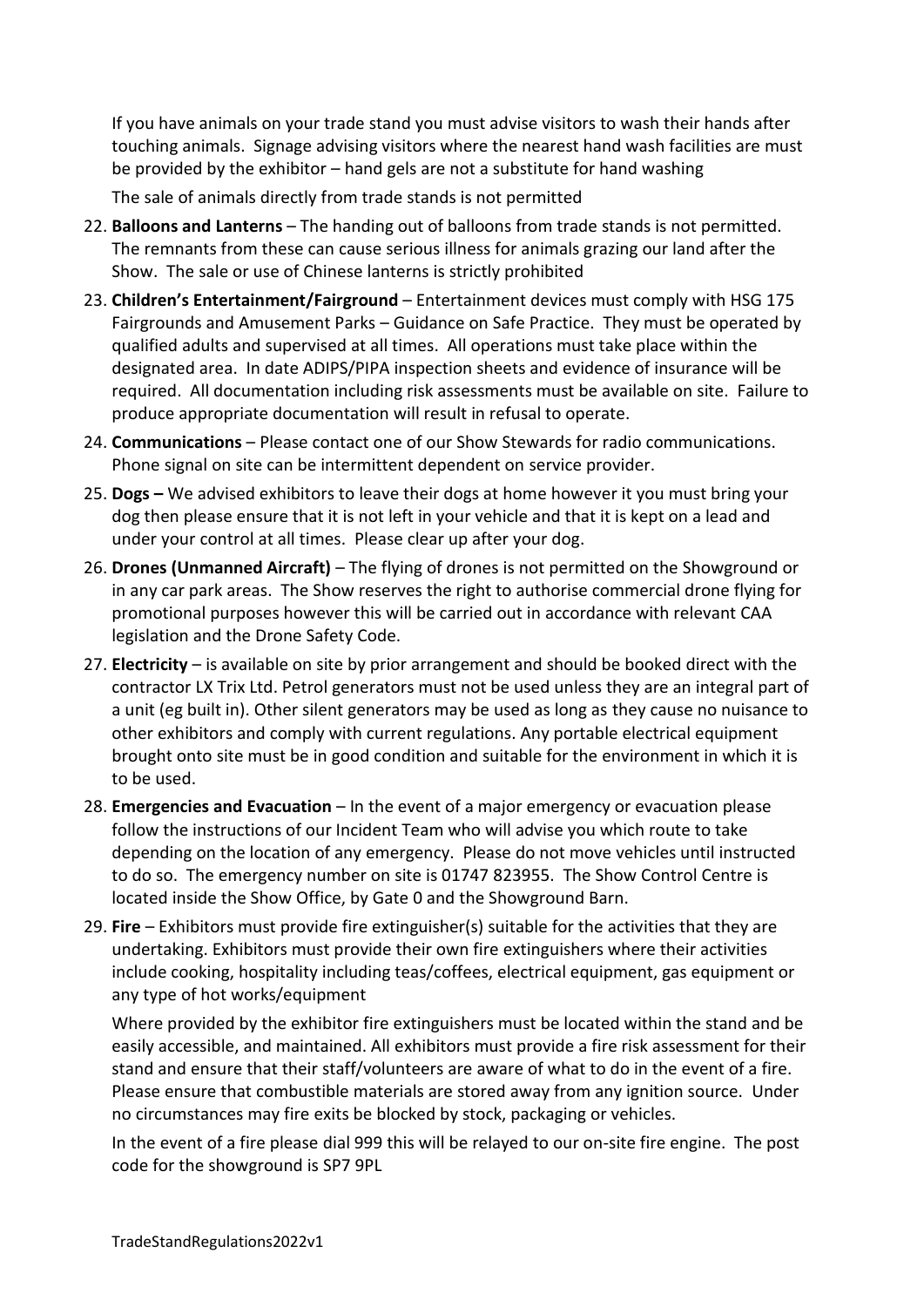- 30. **First Aid**  During the event first aid is provided by Bluestone Medical their location is by the Show Office, near Gate 0 and the Showground Barn. Stewards with radio contact also have access to first aid providers. The nearest hospital to the site accident and emergency departments is Yeovil Hospital. A minor injuries unit is available at the Westminster Memorial Hospital, Abbey Walk, Shaftesbury SP7 8BD opening times 9:00 to 18:00.
- 31. **Food**  Food traders are not permitted to sell food for immediate consumption unless trading as a catering facility and paying the appropriate concession fee. The cooking/offering of samples is permitted but must be stated as part of the application. All food traders are responsible for the provision of suitable hand washing facilities (a hand washing station is provided behind the Food Hall) and ensuring that they comply with Food Hygiene and Safety Regulations.
- 32. **Lost Children/Vulnerable Adults** In the case of any queries with regards to lost children or vulnerable adults please contact a Show Steward or the Show Office.
- 33. **Litter & Waste** All litter and waste must be properly bagged and placed in the skips provided, failure may incur a ban from future Shows. Grass mowings must be tipped in approved sites, NOT dumped in the hedge or under caravans
- 34. **LPG** All LPG cylinders must be located outside the marquee/tent in the open air on firm level ground and secured in the vertical position away from any unauthorised interference, preferably caged. Butane cylinders may be stored in the operating area providing that they are situated next to the appliance but away from any heat source, waste or other combustible materials, – spare cylinders, if required, should be stored in a secure area outside. Where LPG/Butane cylinders are being used a powder fire extinguisher should be provided by the exhibitor. Cylinders must not be sited next to emergency exits. All gas cylinders must be suitably maintained and hoses should be secured using crimped compression fittings. Where required appliances should have flame supervision devices fitted. Please seek advice from your Gas Safe Engineer. All appliances used on trade stands should have an annual Gas Safe Inspection. Documentation should be available on site. The Society reserve the right to audit this documentation and to refuse the use of unsafe equipment.

The connection of appliances to the LPG gas supply should be carried out by a competent person, a trained member of staff who can recognise if the connection is faulty or damaged is acceptable.

- 35. **Machinery Demonstrations**  Adequate precautions must be taken to protect the operator and spectators, only competent operators are allowed to use machinery. The Show Organiser must be informed and authorise any machinery demonstrations. Any machinery knives, blades spikes and other sharp or protruding edges must be guarded to prevent contact (vintage displays must be within their own protected area). Hydraulically supported equipment must be mechanically supported to prevent failure – this includes machinery with built in safety fail safe systems.
- 36. **Risk Assessment** All trade stands are required to submit a suitable and sufficient risk assessment which should include activities involved in the set up, operation and break down of their site and COVID-19 control measures that will be implemented throughout. Gillingham & Shaftesbury Agricultural Society reserve the right to refuse entry to the Show if the risk assessment is not submitted or if the risk assessment does not cover the activities being carried out by the trade stand. It is the responsibility of the trade stand to take competent health and safety advice on its activities where required.